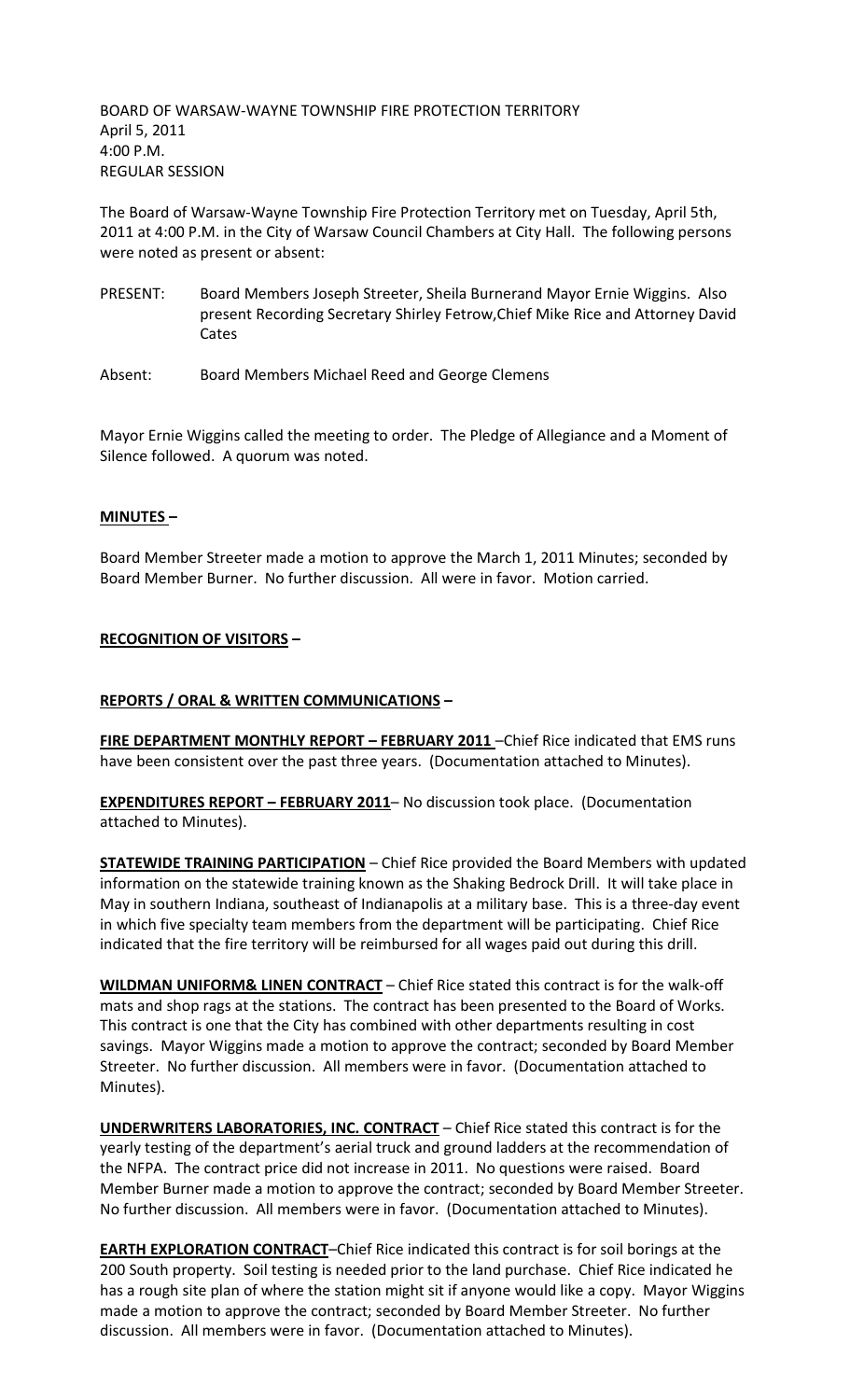# **UNFINISHED BUSINESS** –

**UPDATE ON NEW FIRE STATION**– Chief Rice was asked how many more items are needed in order to complete the paperwork. Chief Rice stated that Attorney Valentine and Attorney Cates have written the purchase agreement with acceptancedependent on the soil borings and dependent on an agreement with the easements for the sanitary sewer. Chief Rice stated there are two options: (1) fronting an easement along the two property lines of WCC or (2) going over into Eagle Crest housing addition with an easement to their sanitary sewer which is already in place. Attorney Cates also indicated that the easement regards all of the utilities to the property.

**REQUEST TO TRANSFER FUNDS – ORDINANCE 2011-04-01** – Mayor Wiggins indicated that the City Council approved the ordinance at its regularly scheduled meeting held on Monday, April 4<sup>th</sup>. Chief Rice noted that the Warsaw-Wayne Fire Territory Board previously approved the request to transfer funds at its regularly scheduled meeting held on March 1, 2011. (Documentation attached to Minutes).

# **NEW BUSINESS –**

**CONTRACT FOR PURCHASE OF REAL ESTATE** – Attorney Cates stated that the contract needs to go through the entire process, recommending approval by the Fire Territory Board. Board Member Streeter made a motion to accept the contract to purchase real estate; seconded by Board Member Burner. All members were in favor. (Documentation attached to Minutes).

# **TRAVEL REQUESTS** –

**FIRE CHIEF'S STATION STYLE CONFERENCE** – Chief Rice stated the conference is sponsored by Fire Chiefs Magazine. Chief Rice also indicated that the timeliness of the conference is very appropriate with our process of building a new fire station within the next two years. Chief Rice asked for permission to attend the conference. The conference will be held in Kansas City, Missouri. Mayor Wiggins made a motion to approve the travel request; seconded by Board Member Streeter. All members were in favor. Motion carried. (Documentation attached to Minutes).

## **OTHER MATTERS THAT MAY COME BEFORE THE BOARD** –

Chief Rice asked for input regarding the current e-mailing of territory board packets. Chief Rice entertained that members have the option to continue receiving the packets via e-mail or by hard copy. Board Member Streeter will begin to receive hard copies; Mayor Wiggins, Board Member Burner and Attorney Cates will continue to receive their packets via e-mails.

A list of guests attending today's meeting is attached.

There being no further business, Mayor Wiggins made a motion to adjourn; seconded by Board MemberStreeter. No further discussion. All members were in favor.

**ATTEST:**